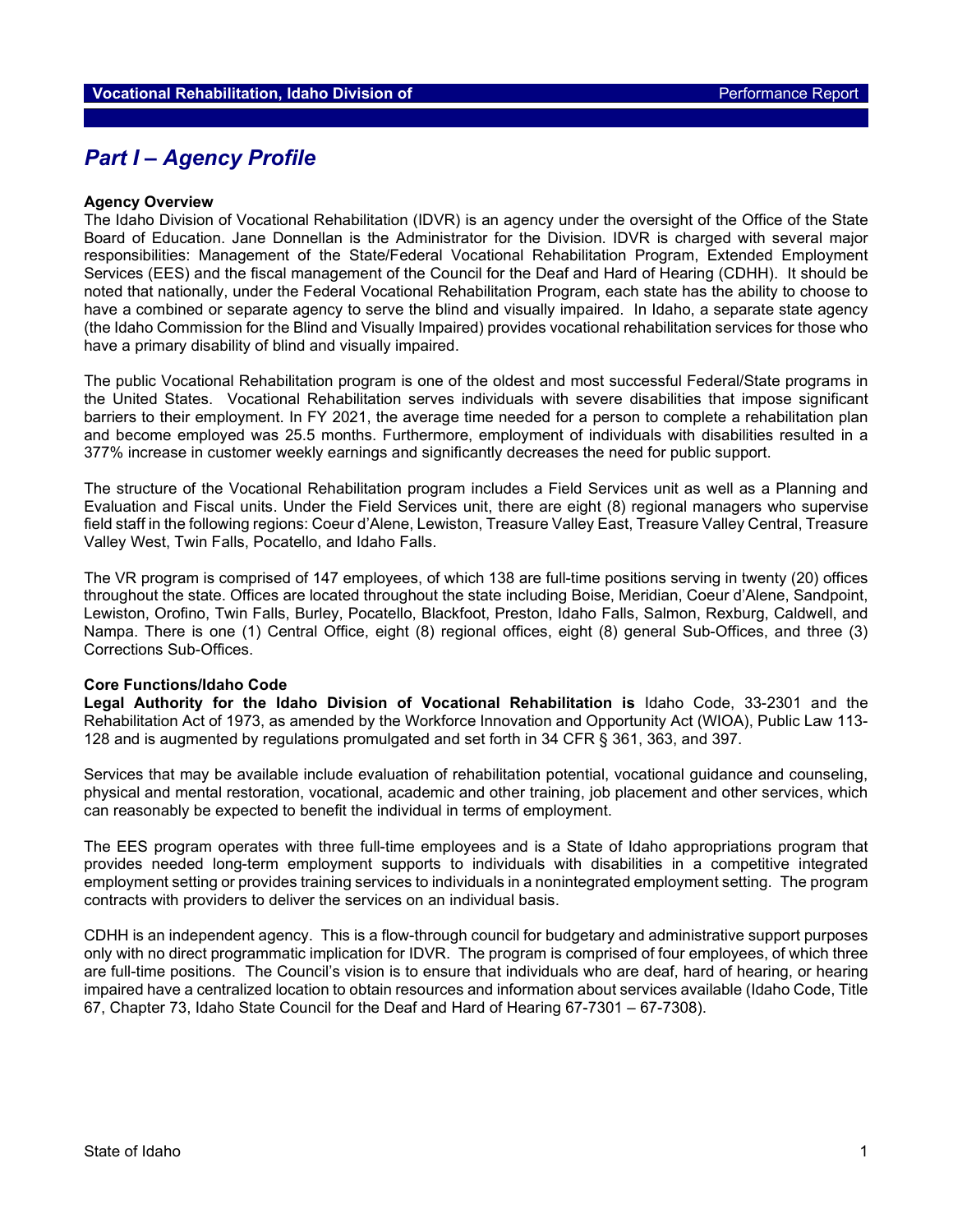## **Revenue and Expenditures**

| <b>Revenue</b>                  | <b>FY 2018</b> | <b>FY 2019</b> | <b>FY 2020</b> | <b>FY 2021</b> |
|---------------------------------|----------------|----------------|----------------|----------------|
| General Fund                    | \$7,840,641    | \$8,648,300    | \$7,550,130    | \$7,719,300    |
| Rehab Rev & Refunds             | \$611,564      | \$1,137,838    | \$891,200      | \$1,425,847    |
| <b>Federal Grant</b>            | \$15,402,420   | \$14,431,087   | \$15,153,542   | \$13,572,235   |
| Miscellaneous Revenue           | \$703,883      | \$686,992      | \$681,692      | \$533,797      |
| Total                           | \$24,558,508   | \$24,904,217   | \$24,276,564   | \$23,251,179   |
| <b>Expenditures</b>             | <b>FY 2018</b> | <b>FY 2019</b> | <b>FY 2020</b> | FY 2021        |
| <b>Personnel Costs</b>          | \$10,074,804   | \$10,328,411   | \$10,319,069   | \$10,294,796   |
| <b>Operating Expenditures</b>   | \$1,530,745    | \$1,558,712    | \$2,155,746    | \$2,128,335    |
| Capital Outlay                  | \$447,493      | \$107,304      | \$96,148       | \$42.017       |
| <b>Trustee/Benefit Payments</b> | \$13,063,469   | \$11,811,060   | \$10,392,458   | \$9,055,033    |
| Total                           | \$25,116,511   | \$23,805,487   | \$22,963,421   | \$21,520,181   |

*For FY 2018 IDVR used the federal fiscal year as the period for reporting financial data, all subsequent years use the state fiscal year as the period for reporting financial data.*

## **Profile of Cases Managed and/or Key Services Provided**

| <b>Cases Managed and/or Key Services</b><br><b>Provided</b>           | <b>FY 2018</b> | <b>FY 2019</b> | <b>FY 2020</b> | <b>FY 2021</b> |
|-----------------------------------------------------------------------|----------------|----------------|----------------|----------------|
| Number of Individuals Served by<br><b>Vocational Rehabilitation</b>   | 11.209         | 9.368          | 5.878          | 5.056          |
| Number of Individuals Who Went to Work<br>After Receiving VR Services | 1.835          | 1.281          | 808            | 658            |

*Under WIOA, VR program performance reporting shifted from federal fiscal year reporting (October 1 – September 30) to program/state year reporting (July 1-June 30) as of FY 2019. FY 2018 performance data is based on federal fiscal year timeframe.*

*Beginning FY 2020, the definition of 'individuals served' changed to match the federal definition of 'participants served': Individuals who received at least one service under an Individualized Plan for Employment (IPE).* 

COVID-19 has had a considerable impact on the Division's performance, specifically related to the number of individuals served and the number of individuals who obtained employment. The impact began the 4<sup>th</sup> quarter of FY 2020 and is substantially more evident in FY 2021 data as COVID restrictions existed during the entire performance year.

## **FY 2021 Performance Highlights**

The Division continues to transition with the changes required by the Workforce Innovation and Opportunity Act (WIOA), including the transition to the Common Performance Measures. The Division is collecting baseline data for four of the five performance measures and negotiated performance targets with Rehabilitation Services Administration (RSA) for one measure; Measurable Skill Gains. The negotiated targets change year over year based upon prior year performance and application of the federal Statistical Adjustment Module, used by the U.S. Departments of Labor and Education.

Three of Common Performance Measures are lagging indicators, including Median Earnings 2nd Quarter After Exit. Targets for this performance indicator will be negotiated with RSA June 2022 for the following performance year.